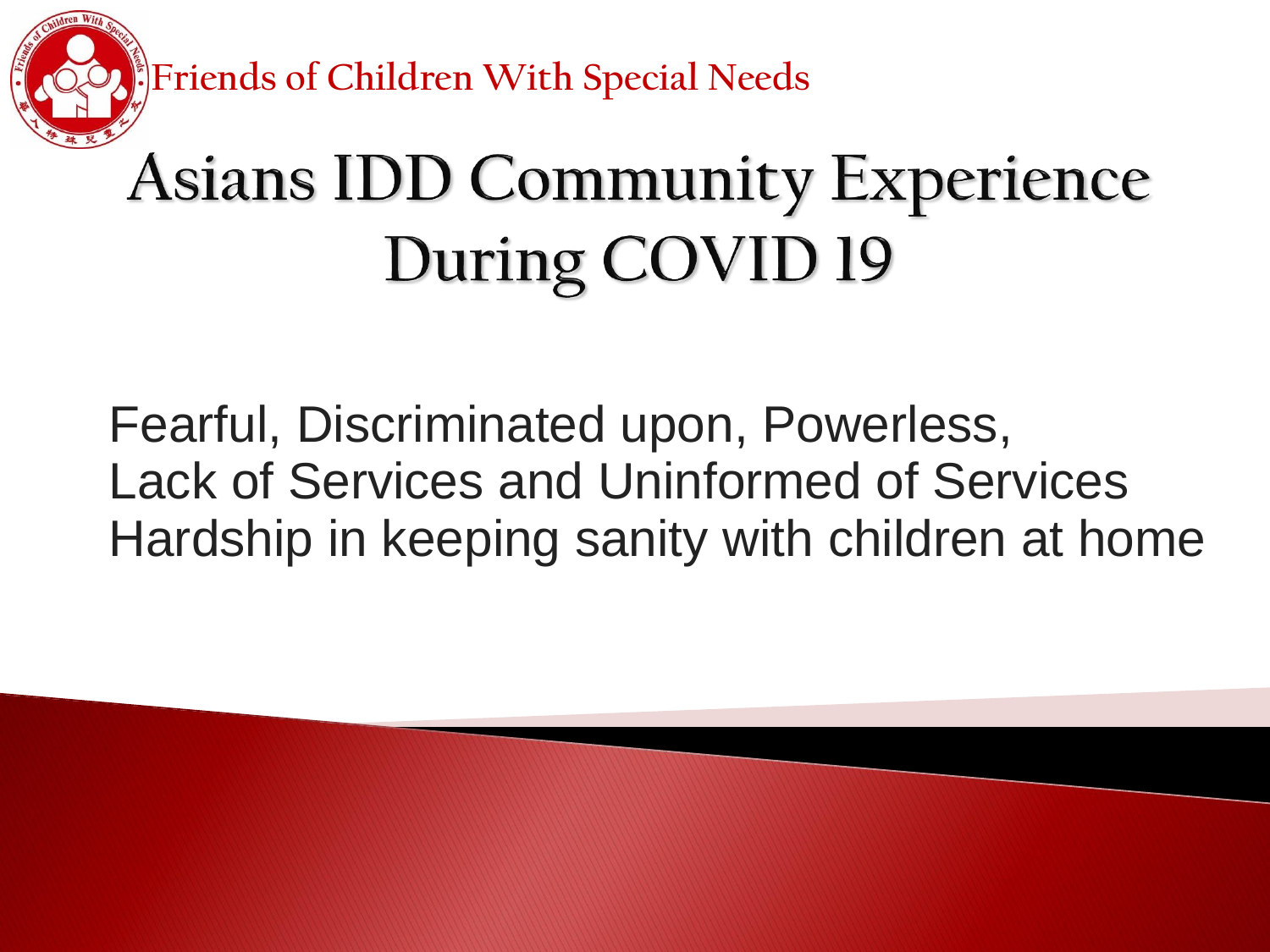#### **Connection with Regional Center**

Contact by regional center

a) calls and emails

- b) 20% never got contacted
- c) Cannot get in touch
- d) standard allotment of service hours

 e) don't know what to ask for, at the mercy of their service coordinators

 f) don't have vendors that can provide linguistically and culturally compatible services

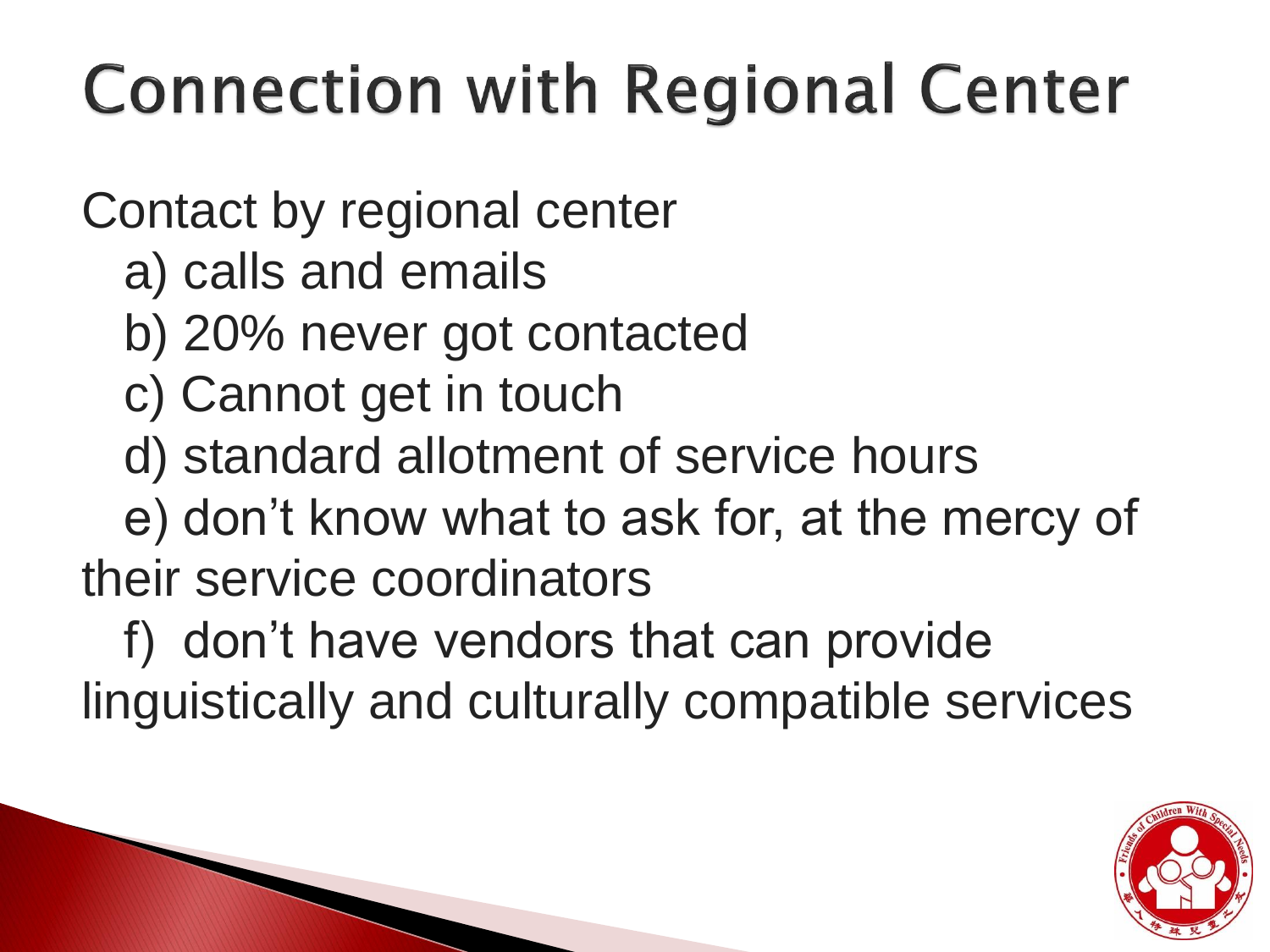# **Connection with Regional Center**

g) appeal process not made known to families or encouraged

h) New coordinators may be linguistically compatible but misunderstanding on service equity i) Not all service coordinators are trained on the new directives or POS approval during COVID 19 j) Information not communicated

1) more Respite or Childcare hours

- 2) relaxed criteria for workers on certification
- 3) flexibility in service delivery for the families

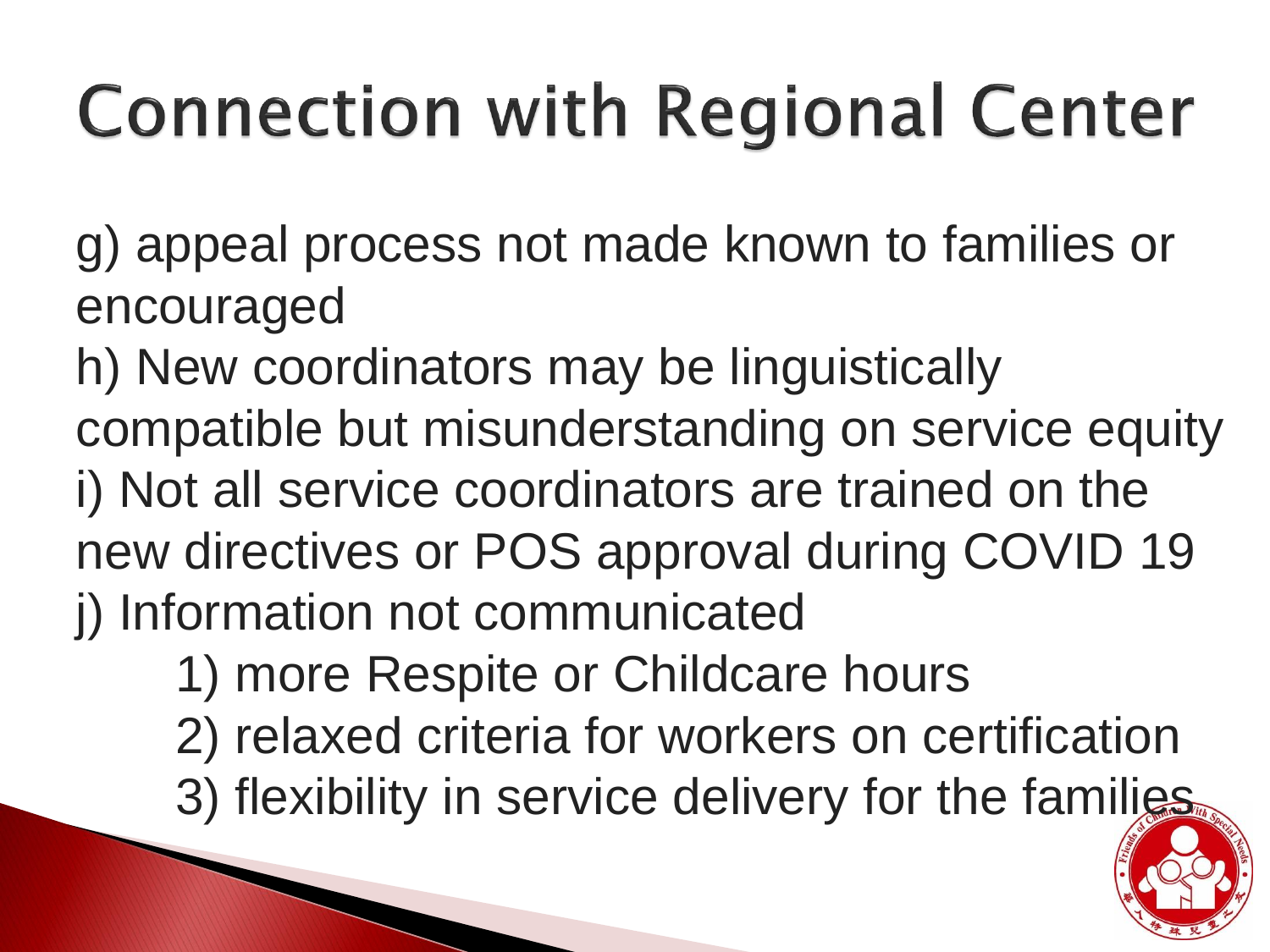### **Distance Learning**

**The Common Second Service** 

Distance Learning work for all families a) not possible for poor families b) not possible for families with more than 1 child with special needs

c) no smart devices nor technology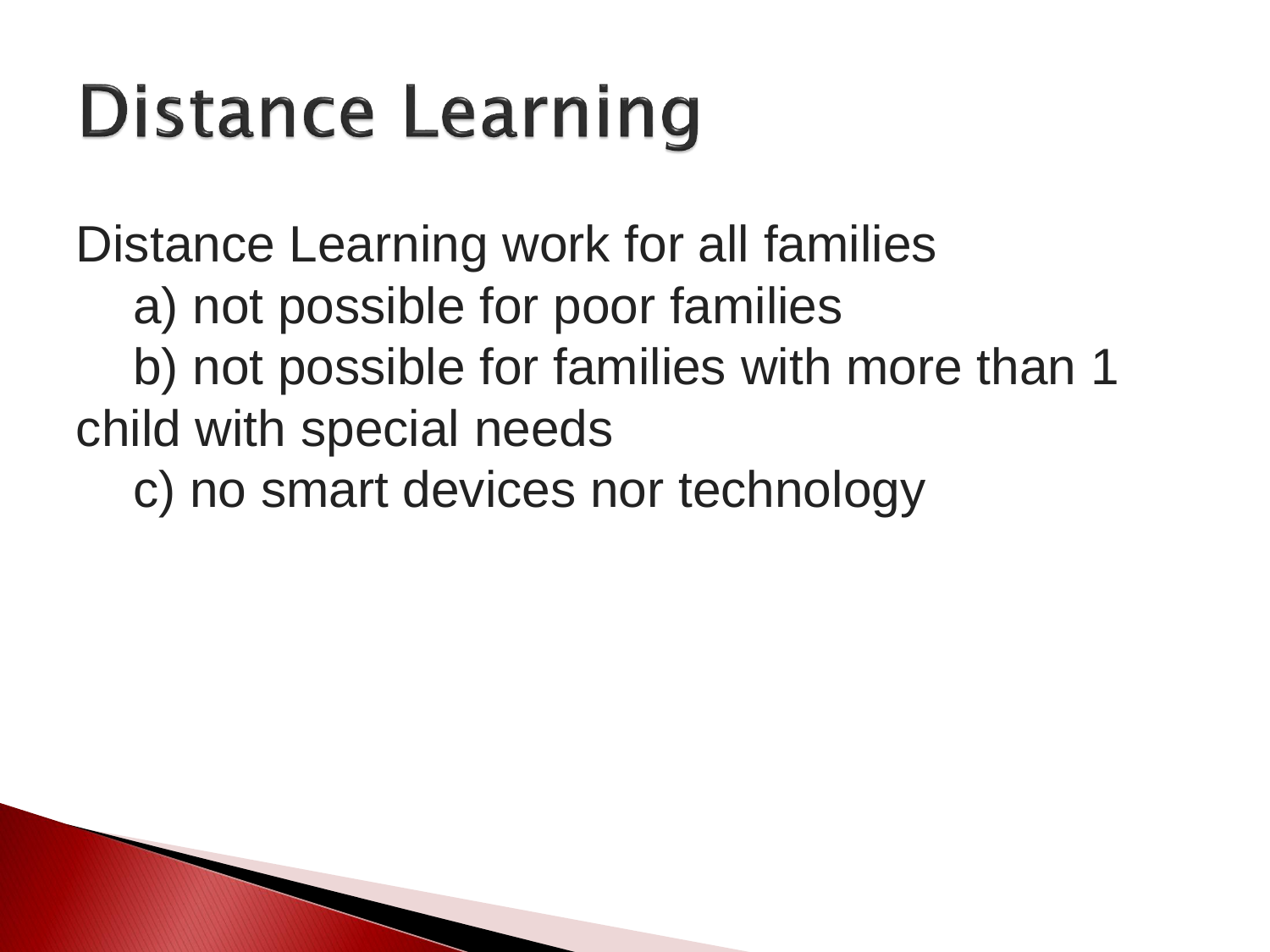### **Families Worries**

Parent support

a) Discrimination

- b) Disconnected
- c) Support for severe behaviors at the unstructured environment at home
	- d) Poverty
	- e) Powerless
	- f) Worry About Contracting the Virus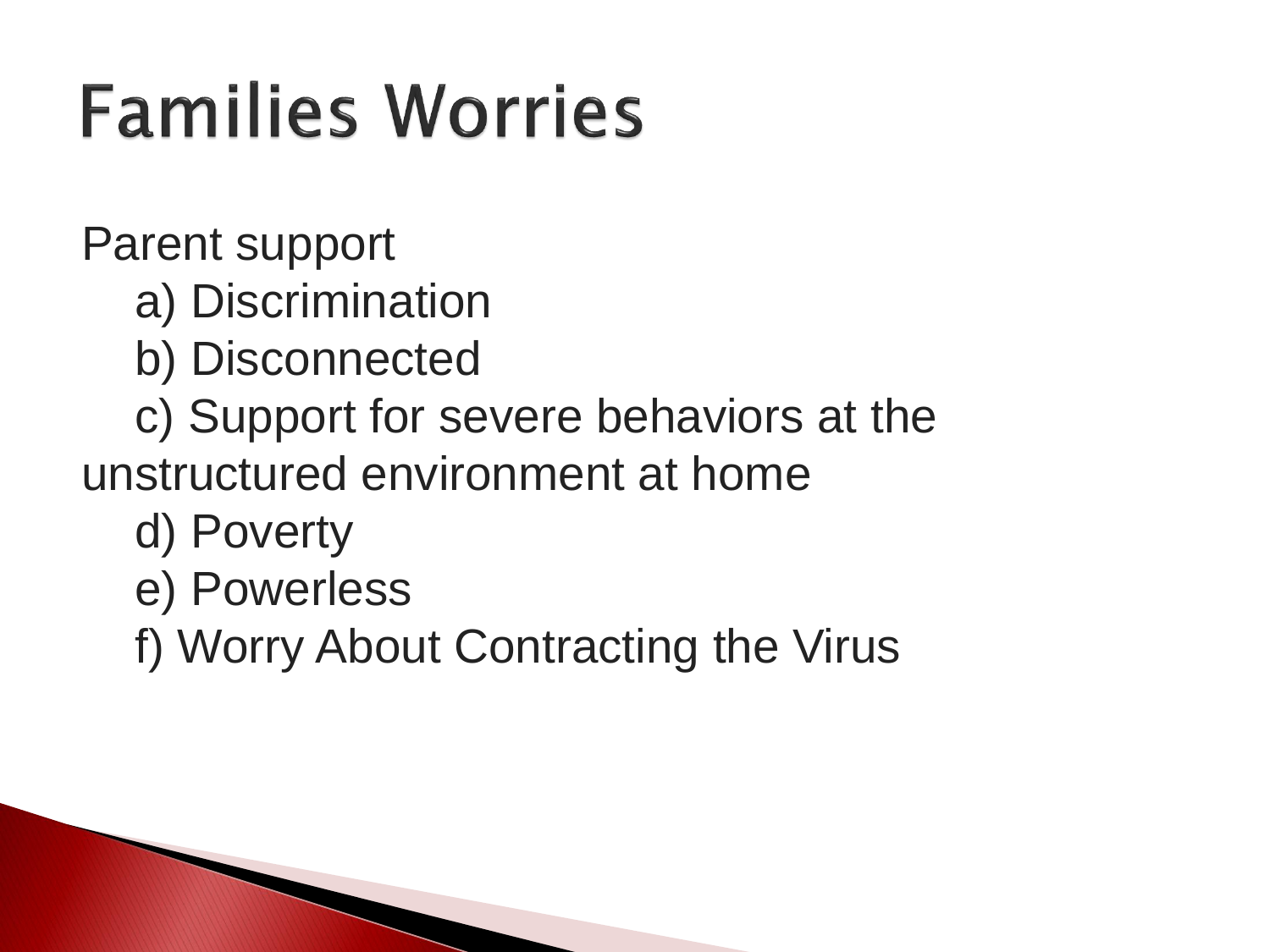### **FCSN Services to Help**

1) FCSN staff call 3 times a week 2) Continue Essential Services, such as Childcare, Respite, Supported Living, Supported Employment, ILS

3) 10 hours of various classes, M-F for clients in 2 centers 4) Lend Smart devices and hot spots to clients, and help them set up

5) 3 hours of weekly meetings in Mandarin, Cantonese Seminar Topics: Medical Q/A, Regional Center Services, How to overcome challenges of Shelter In Place…..

6) Over 30 activities videos and seminar videos on Website 7) 1 virtual concert per week from Dream Achievers on Facebook and Youtube and on our Website